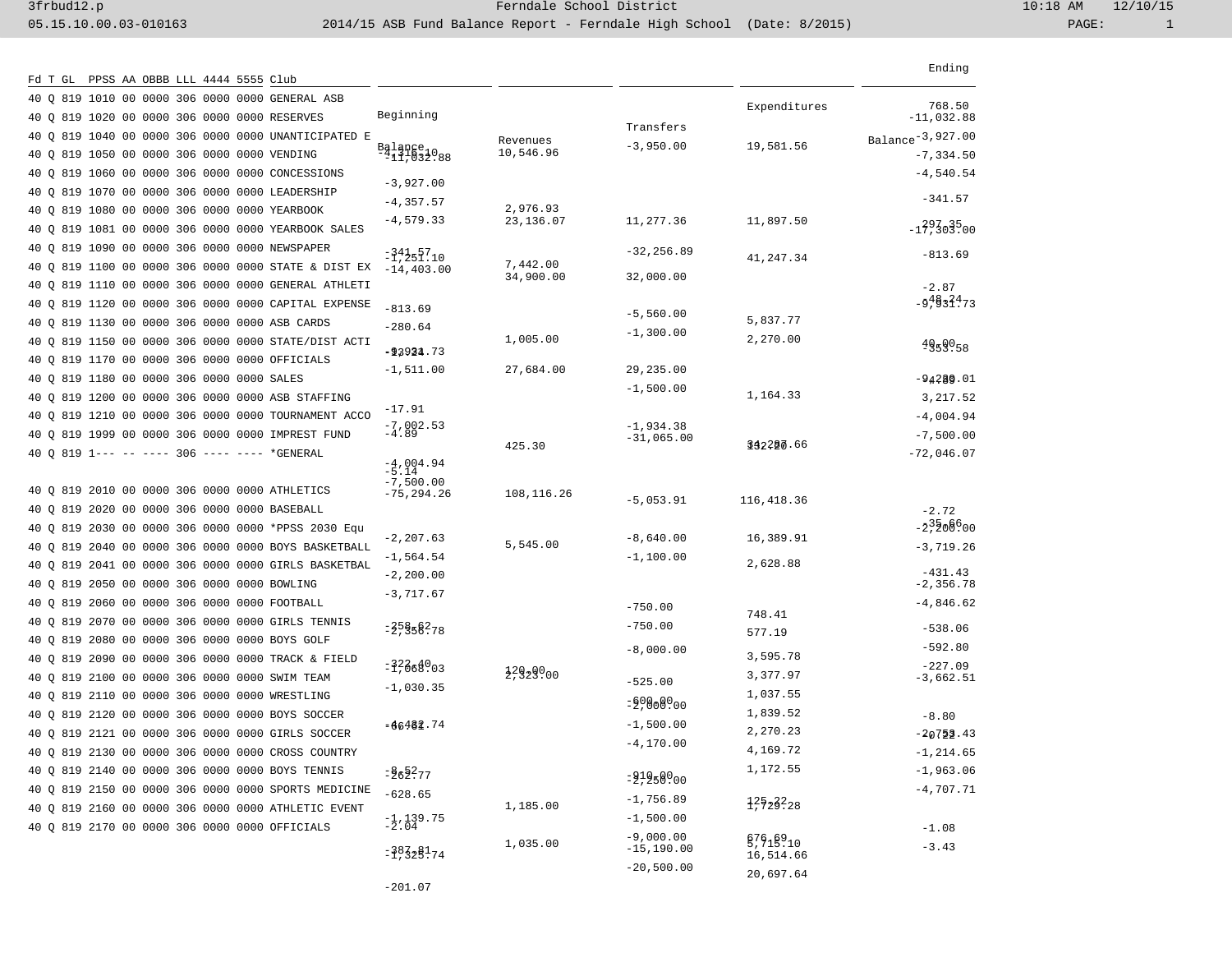| PPSS AA OBBB LLL 4444 5555 Club<br>Fd T GL              |                     |                                                                 |             |               |              | Ending                       |
|---------------------------------------------------------|---------------------|-----------------------------------------------------------------|-------------|---------------|--------------|------------------------------|
| 40 0 819 2180 00 0000 306 0000 0000 SPORT EVENT REC     |                     |                                                                 |             |               |              | $-2, 339.31$                 |
| 40 Q 819 2190 00 0000 306 0000 0000 FASTPITCH           |                     | Beginning                                                       |             |               | Expenditures | $-319.43$                    |
| 40 Q 819 2200 00 0000 306 0000 0000 GIRLS VOLLEYBAL     |                     |                                                                 |             | Transfers     |              | Balance <sup>-7,027.86</sup> |
| 40 0 819 2210 00 0000 306 0000 0000 GIRLS GOLF          |                     | Ba1a202.64                                                      | Rggegyes.67 | 45,210.00     |              | $-1, 209.34$                 |
| 40 0 819 2220 00 0000 306 0000 0000 UNANTICIPATED C     |                     |                                                                 |             | $-1,000.00$   |              | $-4,608.22$                  |
| 40 Q 819 2300 00 0000 306 0000 0000 SPORT PARTICIPA     |                     | $-157172.86$                                                    |             | $-2,000.00$   | 867.69       | $-6,703.00$                  |
| 40 0 819 2900 00 0000 306 0000 0000 OTHER DISTRICTS     |                     | $-1,888.43$                                                     |             | $-600.00$     | 15299009     | $-1,719.88$                  |
| 40 0 819 2--- -- ---- 306 ---- ---- *ATHLETICS          |                     | $-4,608.22$                                                     | 20.00       |               |              | $-53, 192.35$                |
|                                                         |                     | $-2, 233.00$                                                    | 46,640.00   | 41,520.00     |              |                              |
| 40 Q 819 3010 00 0000 306 0000 0000 SENIORS             |                     | $-6, 279.88$                                                    | 103,213.67  | 4,560.00      | 650.00       | $-528.21$                    |
| 40 0 819 3020 00 0000 306 0000 0000 JUNIORS             |                     | $-44,759.87$                                                    |             | 8,548.11      | 86,233.08    | $-354.73$                    |
| 819 3030 00 0000 306 0000 0000 SOPHOMORES<br>40 O       |                     |                                                                 |             |               |              | $-852.45$                    |
| 40 0 819 3040 00 0000 306 0000 0000 FRESHMEN            |                     | $-1,447.64$                                                     | 2,050.00    | 2,222.00      |              |                              |
| 40 0 819 3--- -- ---- 306 ---- ---- *CLASSES            |                     |                                                                 |             |               | 747.43       | $-1, -933362$                |
|                                                         |                     | $-542.58$                                                       |             | 174.00        | 13.85        |                              |
| 40 0 819 4010 00 0000 306 0000 0000 BAND                |                     | $-127.18$                                                       |             | $-754.89$     | 29.62        | $-904.35$                    |
| 40 0 819 4020 00 0000 306 0000 0000 CHOIR               |                     | $-2, 117.63$                                                    | 2,050.00    | 1,641.11      |              | $-14,940.12$                 |
| 819 4030 00 0000 306 0000 0000 AVID EDUC COMMU<br>40 O  |                     |                                                                 |             |               | 790.90       | $-521.49$                    |
| 40 0 819 4050 00 0000 306 0000 0000 BOYS BASKETBALL     |                     | $-2,505.65$                                                     | 18,412.00   | $-1, 365.78$  | 21,379.08    | $-4,011.48$                  |
| 819 4051 00 0000 306 0000 0000 GIRLS BASKETBAL<br>40 O  |                     | $-11,906.81$                                                    | 20,844.63   |               | 17,811.32    | $-3,979.73$                  |
| 819 4060 00 0000 306 0000 0000 DRAMA<br>40 O            |                     |                                                                 |             |               |              | $-13, 146.66$                |
| 819 4070 00 0000 306 0000 0000 VOLLEYBALL CLUB<br>40 O  |                     | $=$ $238928$                                                    | 19,649.00   | 2,987.04      | 19,039.76    | $-13, 205.90$                |
| 00 0000 306 0000 0000 BASEBALL CLUB<br>819 4080<br>40 O |                     |                                                                 | 9,692.25    | $-3,913.16$   | 9,703.13     | $-2,880.55$                  |
| 40 0 819 4090 00 0000 306 0000 0000 FFA                 |                     | $-137954.07$                                                    | 21,890.76   |               | 22,695.17    | $-12, 332.32$                |
| 819 4120 00 0000 306 0000 0000 SOFTBALL CLUB<br>40 O    |                     | $-13,043.49$                                                    | 17,587.88   |               | 18,277.47    | $-8, 230.33$                 |
| 819 4140 00 0000 306 0000 0000 HONOR SOCIETY<br>40 O    |                     | $-2,588.92$                                                     | 9,915.00    | $=$ \$5269078 | 10,889.15    | $-276.70$                    |
| 40 0 819 4160 00 0000 306 0000 0000 JAZZ BAND           |                     | $-19, 434.05$                                                   | 36,994.92   |               | 44, 321.65   | $-1,070.34$                  |
| 819 4170 00 0000 306 0000<br>40 O                       | 0000 WRESTLING CLUB | $-8,952.35$                                                     | 12,734.14   | $-225.00$     | 13,456.16    | $-118.65$                    |
| 40 0 819 4190 00 0000 306 0000 0000 ORCHESTRA           |                     |                                                                 | 1,068.00    |               | 1,559.30     | $-5,613.92$                  |
| 819 4200 00 0000 306 0000 0000 BOYS GOLF CLUB<br>40 O   |                     | $= 75878934$                                                    |             |               |              | $-959.78$                    |
| 819 4230 00 0000 306 0000 0000 THEATRE ARTS<br>40 O     |                     | $-5, 138.12$                                                    | 5,018.92    | 1,561.11      | 8,477.28     |                              |
| 40 0 819 4240 00 0000 306 0000 0000 DECA                |                     | $-5,933.92$                                                     |             |               |              | $-4.96$                      |
| 819 4241 00 0000 306 0000 0000 DECA STORE<br>40 O       |                     |                                                                 | 95.00       |               | 415.00       | $-16.30$<br>$-2,438.41$      |
| 40 Q 819 4250 00 0000 306 0000 0000 GIRLS SOCCER CL     |                     | $-345.33$                                                       | 740.00      |               | 125.55       | $-1, 451.29$                 |
| 819 4260 00 0000 306 0000 0000 BOYS SOCCER CLU<br>40 O  |                     |                                                                 | 5,701.19    | $-10,870.00$  | 17,469.43    | $-3, 368.27$                 |
| 40 0 819 4270 00 0000 306 0000 0000 CHEERLEADERS        |                     | $\frac{14}{5}$ , $\frac{96}{3}$ , $\frac{4}{3}$ , $\frac{6}{3}$ | 20,781.92   | 10,825.00     | 12,914.54    |                              |
| 40 0 819 4271 00 0000 306 0000 0000 CHEER UNIFORMS      |                     | $-2,302.79$                                                     | 5,173.00    |               | 6,281.39     | $-66.28$<br>5,374.24         |
| 40 0 819 4280 00 0000 306 0000 0000 SPANISH CLUB        |                     | $-1, 340.55$                                                    | 4,564.00    | $-256.89$     | 2,376.28     |                              |
| 40 0 819 4290 00 0000 306 0000 0000 SWIM TEAM CLUB      |                     |                                                                 | 9,163.90    | 5,864.00      | 4,400.56     | $-352.67$                    |
| 40 0 819 4310 00 0000 306 0000 0000 FOOTBALL CLUB       |                     | $-966.94$                                                       | 24,859.95   | $-5,920.89$   | 36,155.08    | 8,825.54                     |
|                                                         |                     |                                                                 |             |               |              |                              |

497956.00

25,748.69<br>10.87

-1.51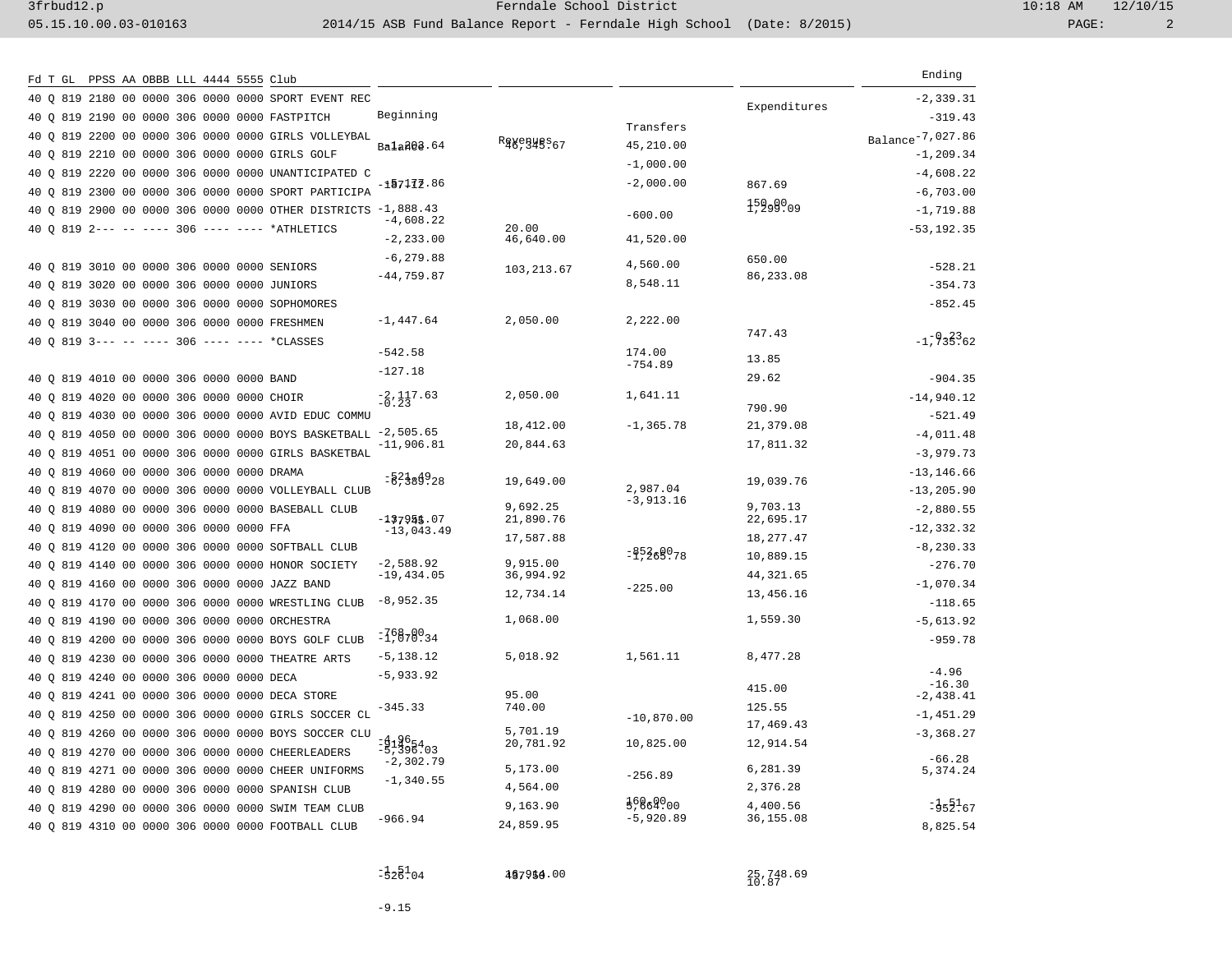| Fd T GL PPSS AA OBBB LLL 4444 5555 Club                |                                  |            |              |              | Ending                |
|--------------------------------------------------------|----------------------------------|------------|--------------|--------------|-----------------------|
| 40 0 819 4320 00 0000 306 0000 0000 GOLDEN EAGLE EN    |                                  |            |              | Expenditures | $-89.76$              |
| 40 Q 819 4330 00 0000 306 0000 0000 BOWLING CLUB       | Beginning                        |            | Transfers    |              |                       |
| 40 Q 819 4340 00 0000 306 0000 0000 CHES KWIN CLUB     |                                  | Revenues   |              |              | $Balance^{-1,869338}$ |
| 40 0 819 4360 00 0000 306 0000 0000 LEADERSHIP CLUB    | Balance<br>$-133.97$             |            |              |              | $-1, 159.55$          |
| 40 Q 819 4380 00 0000 306 0000 0000 MECHA              |                                  | 150.00     |              | 194.21       | $-2,447.76$           |
| 40 0 819 4410 00 0000 306 0000 0000 CERAMICS           | $\frac{-1}{-8}$ , 069.38         |            |              |              | $-24.75$              |
| 40 Q 819 4420 00 0000 306 0000 0000 MATH CLUB          |                                  | 5,935.00   | $-513.78$    | 5,319.91     | $-1,029.41$           |
| 40 0 819 4430 00 0000 306 0000 0000 LEGAL EAGLES       | $-\bar{1}$ , $\frac{3986323}{8}$ | 3,845.91   | $-770.67$    | 3,553.05     |                       |
| 40 0 819 4440 00 0000 306 0000 0000 CHESS CLUB         |                                  |            |              |              | $=499002$             |
| 40 Q 819 4450 00 0000 306 0000 0000 FASHION/DESIGN     | $= 24029.41$                     |            |              |              | $-700.64$             |
| 40 0 819 4460 00 0000 306 0000 0000 SPORTS MED CLUB    |                                  |            |              |              | $-2, 276.76$          |
| 40 Q 819 4470 00 0000 306 0000 0000 KNOWLEDGE BOWL     | $= 409054$                       | 1,467.60   | $-256.89$    | 1,634.01     | $-961.54$             |
| 40 Q 819 4480 00 0000 306 0000 0000 HUMAN RELATIONS    | $-443895.97$                     |            | $= 25878956$ |              | $-966.65$             |
| 40 0 819 4490 00 0000 306 0000 0000 COMPUTER CLUB      |                                  | 6,270.00   |              | 7,764.77     | $-430.43$             |
| 40 Q 819 4500 00 0000 306 0000 0000 FCCLA              | $-929.65$                        |            | $-256.89$    | 225.00       | $-331.89$             |
| 40 0 819 4510 00 0000 306 0000 0000 BOYS TENNIS CLU    | $-966.65$                        |            |              |              | $-381.87$             |
| 40 Q 819 4540 00 0000 306 0000 0000 EQUESTRIAN CLUB    | $-173.54$                        |            | $-256.89$    |              | $-931.42$             |
| 40 0 819 4--- -- ---- 306 ---- ---- *CLUBS             |                                  |            | $-331.89$    |              | $-89,597.15$          |
|                                                        | $=38338766$                      |            |              |              |                       |
| 40 0 819 6010 00 0000 306 0000 0000 DONATIONS          | $-115, 194.92$                   | 3839898947 | $-7,995.81$  | 5199398405   | $-188.00$             |
| 819 6030 00 0000 306 0000 0000 FINE ARTS SCHOL<br>40 O |                                  |            |              |              |                       |
| 40 Q 819 6040 00 0000 306 0000 0000 DOLLARS FOR SCH    |                                  | 1,135.58   |              | 1,135.58     | $948^{1}_{00}$        |
| 40 0 819 6060 00 0000 306 0000 0000 SCULLY TRACK DO    | $-188.00$                        | 2,875.27   |              | 2,890.27     |                       |
| 40 0 819 6070 00 0000 306 0000 0000 NFL YOUTH GRANT    | $-14.99$                         |            |              |              | $-3.05$               |
| 40 Q 819 6080 00 0000 306 0000 0000 IMAGINE TOMORRO    | $=40080.83$                      |            |              | 1,020.83     | $-50.00$              |
| 40 0 819 6090 00 0000 306 0000 0000 LAROSE MEMORIAL    |                                  |            |              |              | $-830.00$             |
| 40 0 819 6--- -- ---- 306 ---- ---- *PVT MONEYS        | $-3.05$                          |            |              |              | $-1, 111.04$          |
| 40 0 819 ---- -- ---- 306 ---- ---- *FHS               | $-50.00$<br>$-830.00$            |            |              |              | $-217,682.23$         |
| 40 0 819 ---- -- ---- --- ---- ---- *Fund Purposes     | $-2,146.87$                      | 4,010.85   |              | 5,046.68     | $-217,682.23$         |
|                                                        | $-239, 513.55$                   | 501,087.25 |              | 525,779.07   |                       |
| 40 - --- ---- -- ---- --- ---- ---- *ASB Fund          | $-239, 513.55$                   | 501,087.25 | $-2,860.50$  | 525,779.07   | $-217,682.23$         |
|                                                        |                                  |            | $-2,860.50$  |              |                       |
|                                                        | $-239, 513.55$                   | 501,087.25 | $-2,860.50$  | 525,779.07   |                       |